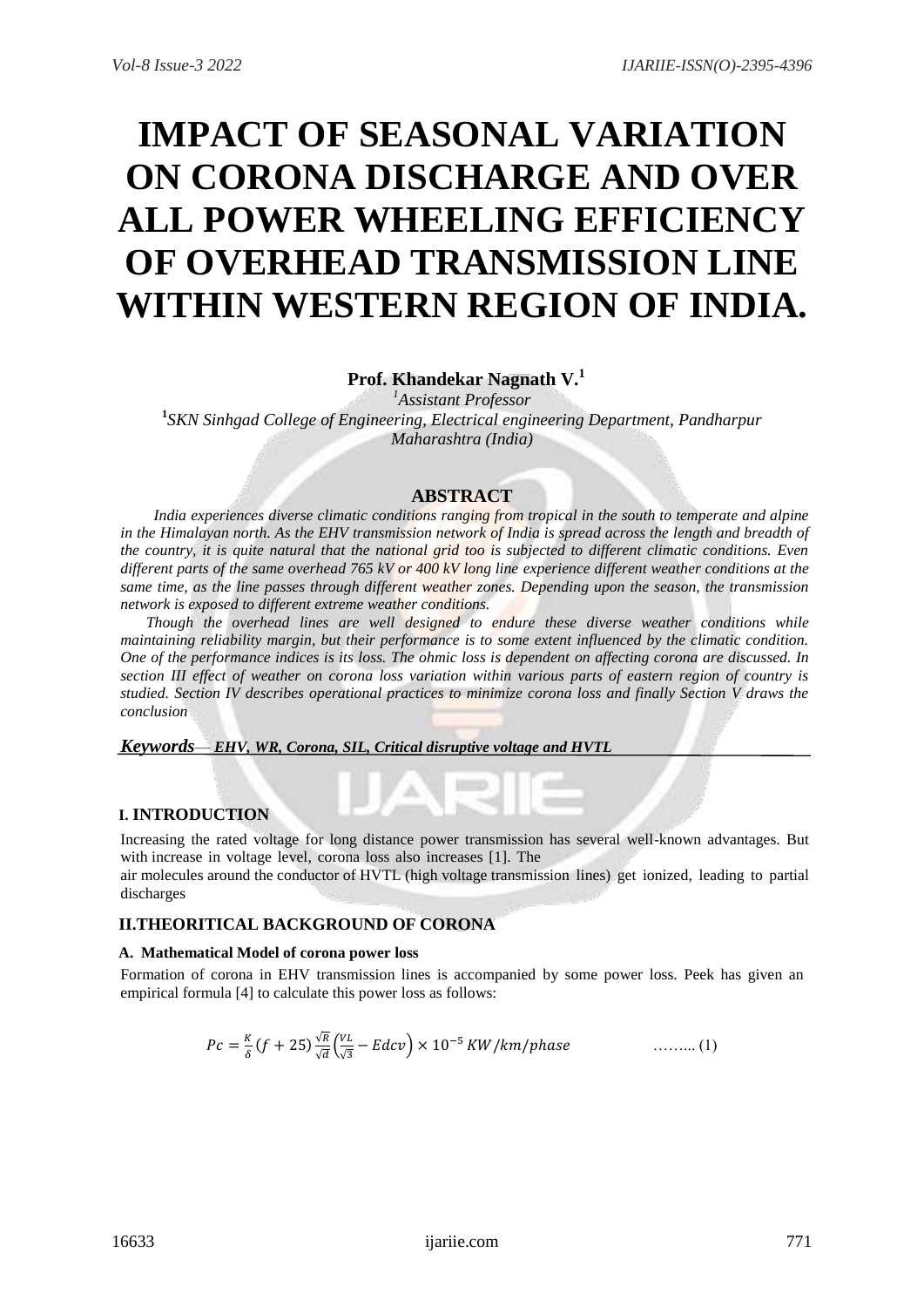the power flow and not much affected by weather. But corona loss which takes place in EHV transmission network is greatly influenced by the weather condition and seasonal change in the country.

This paper aims at identifying the area in the eastern grid of the country where corona loss variation is more in different season. Some measures to minimize such loss are also suggested.

Where

 f=SupplyfrequencyinHz  $V<sub>r</sub> = Line voltage (rms) in kV$  $Edcv =$  Disruptive voltage (rms) per phase in kV R=radiusoftheconductorinmeter  $d =$ Spacing between conductors in meter  $K =$  Fixed constant δ=Airdensitycorrectionfactor  $V_{ph}$ =Phasevoltage (rms)in kV

 This formula holds well when the ratio of phase voltage to critical disruptive voltage is more than 1.8. But if this ratio is less than 1.8, Peterson's formula is used for calculating the corona loss.

The formula is as follows: Equation (2) when the applied voltage in an insulation system exceeds a critical voltage. When the voltages become greater than the

 = (21×10−6 2 ) log<sup>10</sup> × ℎ …. ……………………………………………………………………………….. (2)

Where,

critical voltage value, corona starts but the conduction area is not large enough to cause breakdown or electrical arcing to the other area nearby $[2]$ . Ozone gas is produced when corona occurs on transmission line its smells like chlorine but has a metallic touch in it[3]. The corona effect has no clear indication before it occurs. The special symptoms of corona are hissing sounds, radio interference, and production of ozone that can be easily observed in high voltage transmission lines. The electric conductor can be affected by irregular shape, unstable voltages, acidic rain (only in industrial area). The dielectric breakdown of air most often occurs due to corona because it deteriorates the insulation but it is basically a slow process. The effects of corona are primarily studied here for contrasting weather condition in different part of the eastern region of India.

 This paper is organized as follows: In Section II Theoretical back ground of corona is described and various factors

 $10-10$ 

×

F= Multiplying factor

 $v =$  Phase to neutral voltage

Dependence of corona loss upon various factors like system parameters, transmission line physical parameters and weather is clear from the above formulas. Weather effect is taken into consideration by the factor δ appearing directly in the Peek's equation. In Peterson's formula though there is no direct weather related term but as critical disruptive voltage changes with weather condition so weather effect is taken care of by the multiplying term F. The typical variation of F with  $V_{ph}$  and  $Edcv$  as found in literature is indicated below:

|                                                             | 0.6   | 0.8                                           |  |  | 1.4 | $1.6$   1.8 |  |
|-------------------------------------------------------------|-------|-----------------------------------------------|--|--|-----|-------------|--|
|                                                             | 0.012 | $\vert 0.018 \vert 0.05 \vert 0.08 \vert 0.3$ |  |  |     |             |  |
| Table 1: Variation of F with $V_{\text{ph}}/E_{\text{dev}}$ |       |                                               |  |  |     |             |  |

δ also appears indirectly in the formula for disruptive voltage as shown below: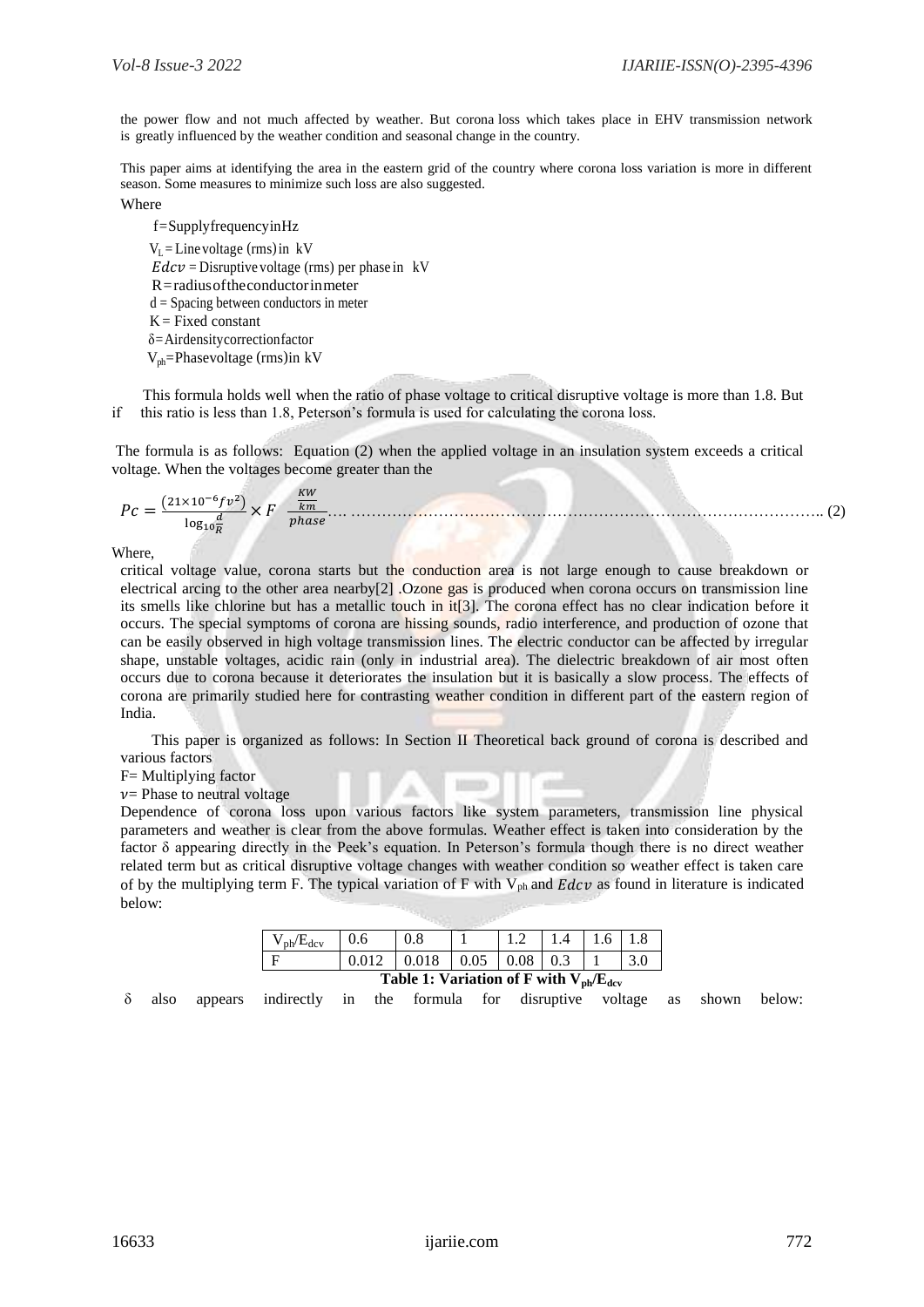$Edcv = 21.1 M_0 \delta R \log_e \frac{d}{R}$  $\boldsymbol{R}$ ………………... (3)

Where,

 $M_0$  = Surface irregularities factor

 $M<sub>0</sub>$  is 1.0 for polished conductors and varies in the range 0.87-

0.80 for stranded conductors.

Critical disruptive voltage means the voltage at which voltage gradient at the surfaces of the conductor exceeds the breakdown strength of the air.

### **B. Factors affecting Corona loss**

For 400 kV and above voltage levels, corona loss is influenced by various design considerations of line physical parameters as corona loss in dependent on system parameters, line physical parameters and weather condition. Though the main focus of this paper is to study the effect of the weather on corona loss in overhead EHV lines of the Eastern Regional power system of India, but the effect of other parameters are also discussed briefly.

Various line physical parameters influencing corona loss are as follows:

i) **Spacing of conductors:-** As spacing between conductors increases the corona loss decreases. If spacing can be made very large then corona loss can be made absent but that will not be economical. So spacing is chosen such that corona loss is as minimum as possible.

ii) **Size of the conductor:-** in Peek's formula both

$$
(\sqrt{R}/\sqrt{d})
$$
 And  $(VL/\sqrt{3} - Edcv)$ 

Terms are related to the conductor size. As radius of

Conductor increases the term( $\sqrt{R}/\sqrt{d}$ ) increases, but the same time *Edcv* also increases so ( $\sqrt{3}$  – Edcv) term decreases. The overall effect is dominated by the term ( $/\sqrt{3} - Edcv$ ) term

Hence with Surrounding air of the conductor does not increase much and corona loss reduces. Influence of weather on corona loss is accounted in Peek formula by the term δ air density correction factor which appears directly and indirectly in the *Edcv*. A lower value of  $\delta$  causes higher corona loss as it is inversely proportional to the  $\delta$  and the disruptive critical voltage also decreases as the  $\delta$  decreases. Hence with decrease in air density correction factor, corona loss increases. Air density correction factor depends on weather condition. During bad weather condition like rain, snow, hailstorm air density decreases leading to decrease of critical disruptive voltage and increases of corona loss.

 This is due the fact that water droplets on conductor surface form sharp edges which increases the electric field. Hence the disruptive corona voltage reduces and the corona loss increases. During foggy winter as well as high humid weather also moisture can accumulate on the conductor surface. This will lead to increase of corona loss. Load current plays an important role in minimizing the effect of corona loss as it heats up the conductor and hinders the formation of water droplet on the conductor surface. But during light load condition, load current can't sufficiently heat up the conductor and similarly during heavy rains load current cannot prevent formation of water droplets. Hence increase of corona loss cannot be avoided during such climatic and power system conditions. Other weather parameters that influence the corona loss are height above sea level, temperature and pressure etc. At higher height from mean sea level the number of ions per unit volume of air is more hence corona loss is more in hilly region than on plane land. The dependence of corona loss on air density correction factor is already described. Value of this

factor is dependent on pressure and temperature at a particular height and is expressed as follow: Increase in conductor radius the corona Losses reduces [5]

i) **Surface condition of conductors-** rough or uneven surface increases the corona loss as this reduces the breakdown voltage.

Where,

$$
\delta = \frac{3.92b}{273+t} \tag{4}
$$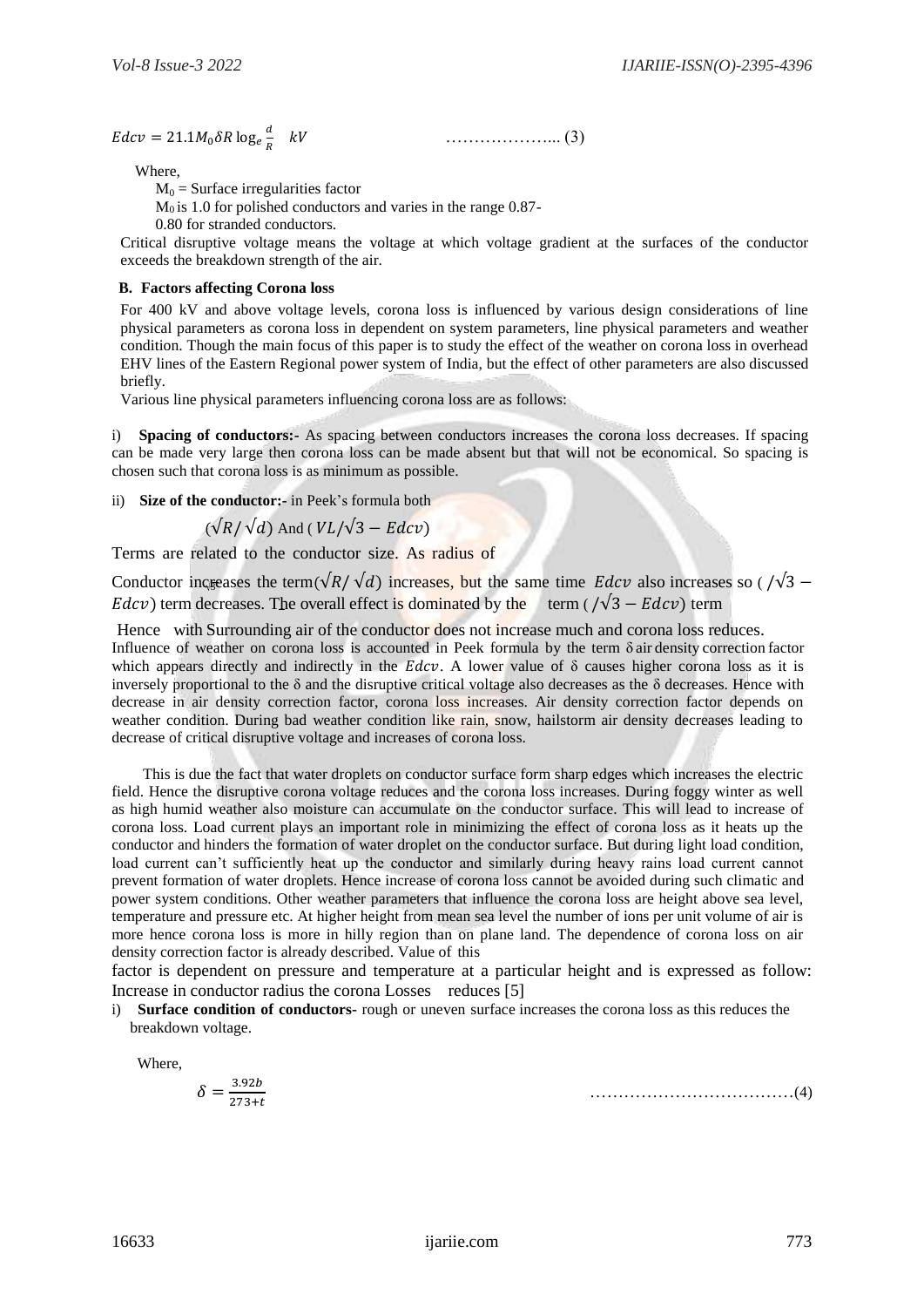#### **Various system parameters that influence the corona loss are as follows:**

**i)** *Line voltage:*- corona losses are absent at lower voltage level, but as the voltage of the line become more than the critical disruptive voltage corona loss starts. The major transmission system backbone in India is at 400 kV level and in the last five years a huge growth of 765 kV transmission systems in India have taken place. So corona loss as a percentage of total system loss has increased considerably.

**ii)** *System frequency:* **-** As evident from the Peek's formula, corona loss is directly proportional to frequency, as our system is already designed for 50 Hz and its daily variation is tightened to a very narrow band that's why its effect on corona is almost constant.

**iii)** *Load current:*- load current sets the temperature of the conductor and this in turn hinders the formation of dew, snow on the conductor surface, Therefore conductivity of the

b=Barometric pressure in cm of Hg t=temperature in degree C

Corona is also affected by the physical state of the atmosphere. In stormy weather conditions, dusty and rainy conditions, the number of free electrons and ions are more than that in fair weather condition. Hence the disruptive voltage reduces under adverse weather condition. This in turn increases the corona loss considerably.

# **III. SEASONAL VARIATION OF CORONA LOSS IN DIFFERENT PARTS OF EASTERNREGION**

Before we quantitatively analyze the variation of corona loss in different parts of eastern India and how it is guided by the climatic behavior of that part, it is necessary to discuss a few other points related to power system behavior in the ER.

#### **A. Seasonal variation of load and generation pattern and grid characteristics in WR**

Western region comprises the states Maharashtra, Chhattisgarh, Madhya Pradesh and Gujarat. The western region is connected to Northern region by bipolar 800KV HVDC link from Champha Polling Station Chhattisgarh to kurukshetra Haryana.

WR is connected to the to Thermal Power Station Chandrapur by Bipolar 400KV HVDC link Padghe (Thane). To meet the deficit in power requirement and to share excess generation of western region is connected to Southern region by various links v. z HVDC Bipolar link is under construction between Rajgarh Chhattisgarh to Pugalur Telangana State.

Also another link between Southern regions to Western Region is Solapur (MH) to Raichur Karnataka by 765 KV link. Also there is Wardha to Hyderabad by 765 KV link. Also another link of 400KV HVDC quad line is under construction From Xelam (Goa) to Narendra. Southern region is connected with the Northen Region by  $\pm$  500 KV HVDC Bipolar Link between (ADANI Power) MUNDRA to Mahendragarh Haryana. Also there is link between BHUJ Polling Station Gujarat to Chttorgarh (Rajasthan) by 765 KV Line. and also there is Quad link between Kanaksari (Gujarat) to Kankroli PG by 400KV link. And also Western Region is Connected to the Eastern region by Dharmrajgarh (Madhya Pradesh) to Ranchi by 765KV line, and also by 400KV line from Raipur (PS) Chhattisgarh to Ranchi (Zarkhand) with Triple line.

Various major load and generation pockets are shown in the Fig.1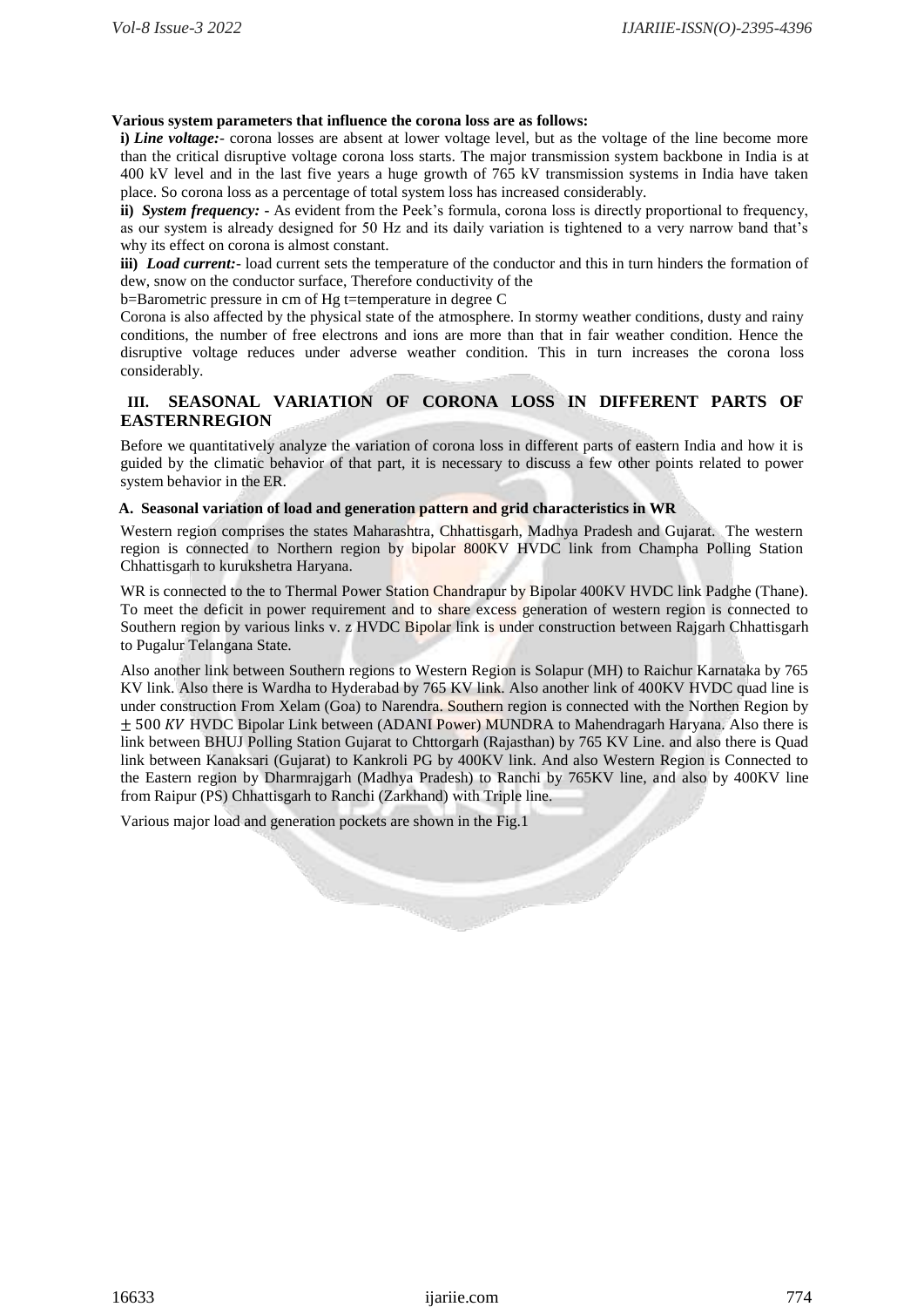

**Figure 1: Power map depicting load generation pockets of WR**

 Peak load met during the evening peak of summer is around 20000 MW and during winter off peak hours the minimum load falls to around 10000 MW. In rainy season the difference between highest and lowest load met is occasionally much higher than that in other season as sudden load throw-off takes place due to storm and heavy rain. The main challenge that is faced during the winter off peak and sudden load throw-off is controlling the over voltage in the EHV transmission system. Reactive power control is exercised by generator excitation control and switching of bus reactors or switchable line reactors. During the above mentioned situation as network voltage profile increases, it influences the corona loss greatly. Corona loss is increased firstly due to formation of water droplets, dust accumulation due to bad weather and secondly due to low loading and consequent high voltage in the system. The effect of low loading and high voltage on corona can be explained as follows: corona loss depends directly on system voltage as already shown in Peek's formula.

During the winter off peak, the whole WR grid faces high voltage problem as the loading of most of the lines remains below SIL, this increases the corona loss. Voltage profile along the line for different loading conditions is as shown in Fig.2.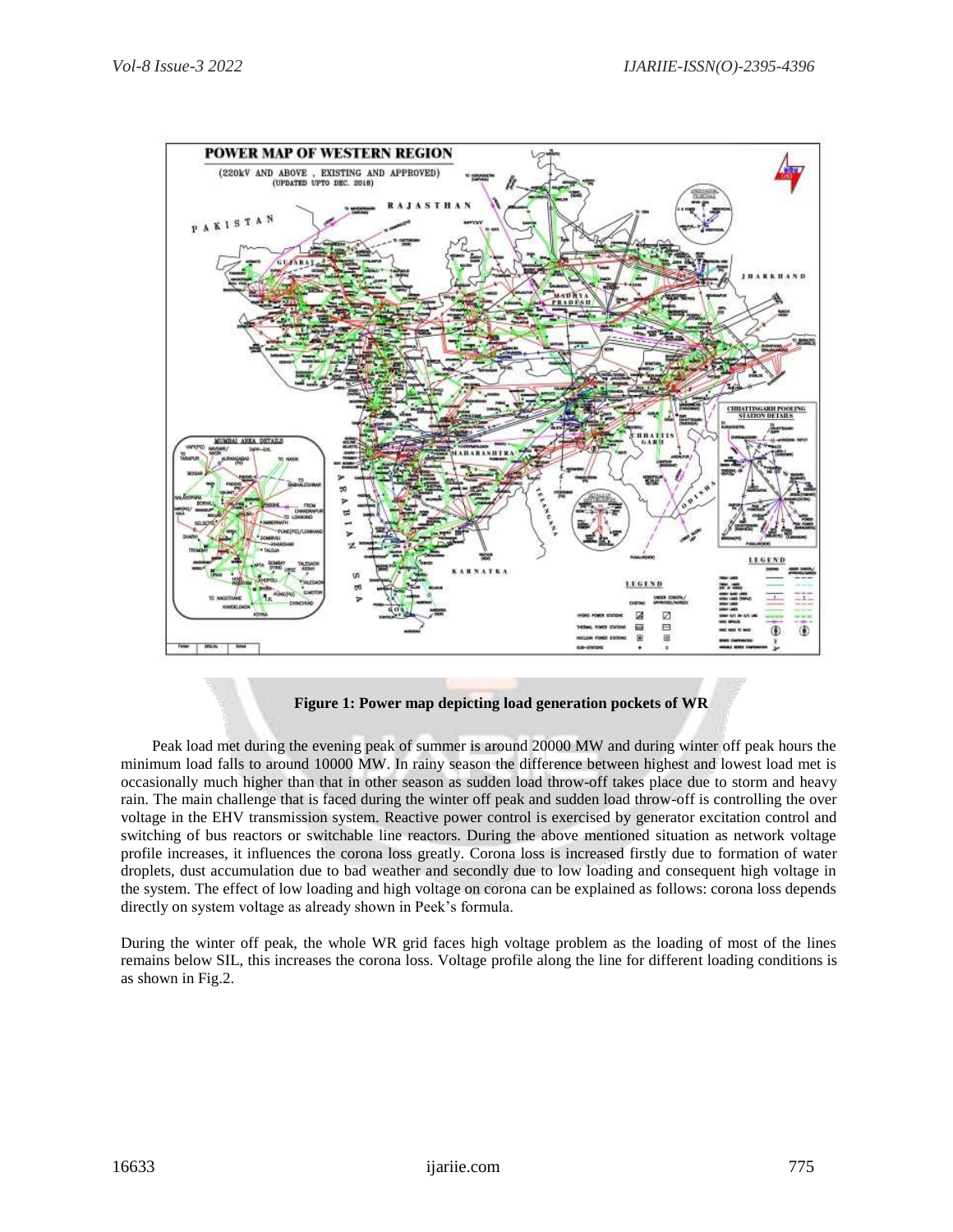

**Figure 2: Voltage profile along the line when Loading is other than SIL**

 So, it can be seen that the voltage along the line is more than that at its terminal substations. So this in turn contributes to more corona loss. Also during the low line loading the load current cannot heat up the conductor enough to prevent formation of water droplets.

# **B. Characteristic weather condition in different parts of the WR during various seasons**

The Western region of India lies in the humid-subtropical zone, and experiences hot summers from March to June, monsoon from July to October and mild winter from November to February. The states nearer from the sea coast have humid and slightly extreme climate, especially during the winter and summer, but the whole region receives medium as well as heavy, sustained rainfall during the monsoon month. Widespread fog formation occurs over Southern and middle states of India namely Madhya Pradesh, Maharashtra, Gujarat in Western Region, the phenomenon is nearly periodic starting from mid of December up to mid of January every year, since 1997[7]. Costal belt of Maharashtra, Gujarat has a equable climate and the atmosphere is highly humid and sticky. Eastern part of Western region , being remote from the coast, experiences extreme weather in summer and winter.

 It is observed that fog is prominent in Eastern part of Western region. There are many EHV lines - both intra and inter regional, that pass through this part of Western region. Corona loss of a few lightly loaded 765 kV lines located in the Western part of Western Region is greatly affected during the fog.



**Figure 3: Fog affected area in WR**

#### **C. Seasonal variation of corona loss of different EHV lines passing through various part of WR.**

Corona effect is very prominent in 765 KV line. Seasonal variation of loss in 765 kV inter-regional lines viz.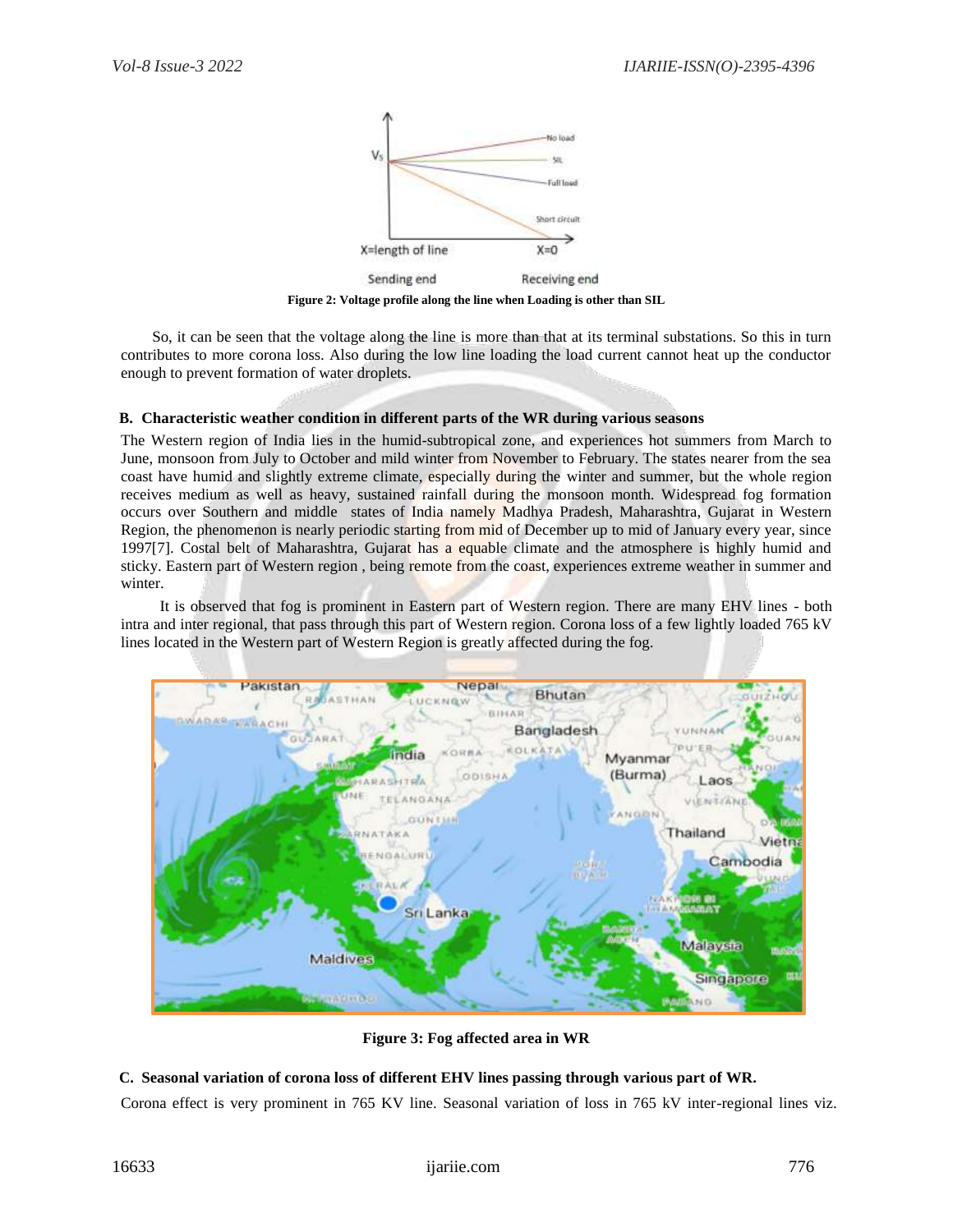Solapur (MH) to Raichur Karnataka by 765 KV link and also Wardha to Hyderabad by 765 KV link. which are passing through different geographical area are examined.



**Figure 4: Variation of % line loss during a typical winter day of various 765 kV line**

 It is clear from the Fig.4 that during winter off peak hours, percentage loss in the 765 kV lines significantly increases. It is to be noted that lines Solapur (MH) to Raichur Karnataka by 765 KV link and also Wardha to Hyderabad by 765 KV link.

Where formation of fog during night or near dawn is quite common, when ambient temperature is normally very low. Together with high voltage condition due to light load, the corona loss in line increases significantly, thereby increasing the total line loss. Also sometimes there are some measurement errors of current and voltage transformer but these effects are constant throughout the day. So this may led to some higher value of loss but don't affect the loss pattern.

Figure 5. Variation of % line loss of various 765 kV and 400 kV line passing through fog affected area of Solapur (MH) to Raichur Karnataka by 765 KV link and also Wardha to Hyderabad by 765 KV link of Dec-2017



**Figure 5. Variation of % line loss of various 765 kV and 400 kV line**

 From Fig. 5 it is seen that from mid of December as formation of fog during night and early morning hour starts % loss also increased during that part of the day. Similar pattern is seen for different year during the same period. This is consistent with the fact that corona loss increase due to fog.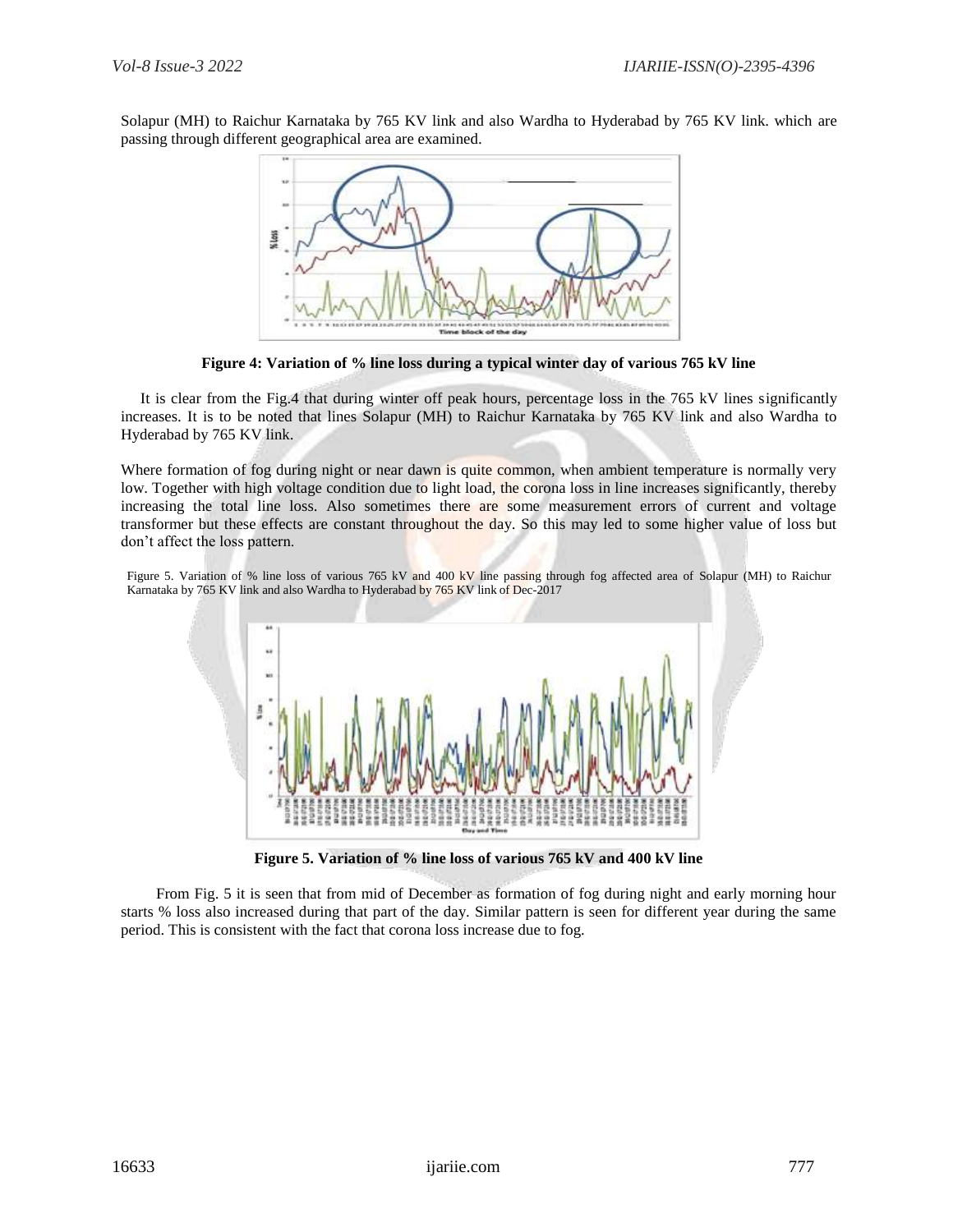

**Figure 6: Voltage and Loss variation in a typical winter day**

Figure 6: Solapur (MH) to Raichur Karnataka by 765 KV link and also Wardha to Hyderabad by 765 KV link, voltage and Loss variation in a typical winter day

From the Fig.6 it may be seen that during night lean load hour's voltage as well as percentage the loss increases. As low load current could not prevent the formation of water droplets and voltage also increases, so this increase of loss is solely due to corona effect. Further, during lean hours, corona loss dominates out of the total loss. So we may say variation of corona loss follows the same pattern as total line loss.

Variations of total active power loss of some of the 400 kV lines passing through the same corridor are shown below (Fig.7).



**Figure 7: Variation of % line loss during a typical winter day of various 400 kV line in Western Region**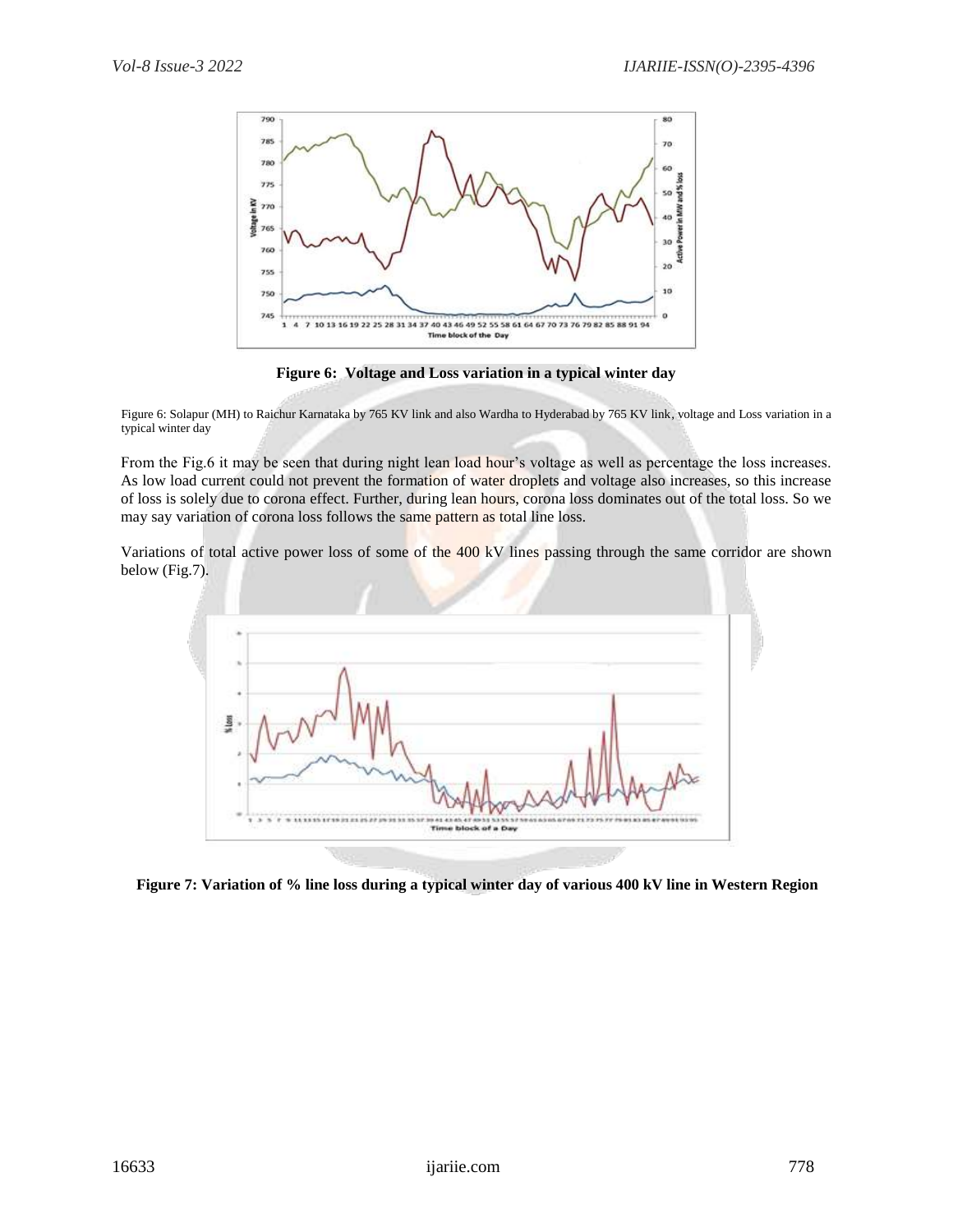

**Figure 8 Variation of % line loss during typical summer and winter day**

Figure 8 Variation of % line loss during typical summer and winter day of Wardha to Hyderabad by 765 KV link and Solapur (MH) to Raichur Karnataka by 765 KV link. From plots of % loss shown in Fig. 8, it may be seen that the active power loss in summer is lower and almost constant throughout the day as opposed to high loss during night and early morning hours in winter season, for the same line.

During summer relatively flatter % loss is seen every year. So effect of fog on corona loss is clearly understood. In Marathwada, north Maharashtra, eastern Gujarat and some parts of Madhya Pradesh the area experiences slightly high voltage in winter due to low load condition.

The plot of % line loss of 400 kV Subhasgram-Haldia is shown below (Fig. 9) for both winter and summer (one day):



**Figure 9: % loss of Bipolar 400KV HVDC link between Chandrapur to Padghe (Thane). During winter and summer**

 While power flow through this line remains almost constant and even reduces during winter (due to planned outage of HEL units) it can be seen that the loss pattern during the winter does not vary much from that in summer. As formation of dense fog in this part of Eastern region is not that prominent, hence no major impact on account of corona is noticeable here. However, mild fog as well as smog is responsible increasing the total loss by additional 2- 3% during night-lean / early morning hours. Actually the effect of fog is to reduce the air break down strength which is dependent on both air density and humidity. From weather point of view, only the effect of air density correction factor on corona has been elaborated so far. However, if we also consider the humidity correction factor, break down voltage of air further reduces [8]. In areas susceptible to fog, the relative humidity at night and early morning hours increase significantly during typical winter season, leading to formation of fog and dew. So the effect of fog is to increase corona loss and this affects mostly the EHV transmission line passing through the fog prone area of Western region. Also the effect is more in 765 kV lines than in 400 kV lines, though both the voltage levels follow the same pattern over the whole day.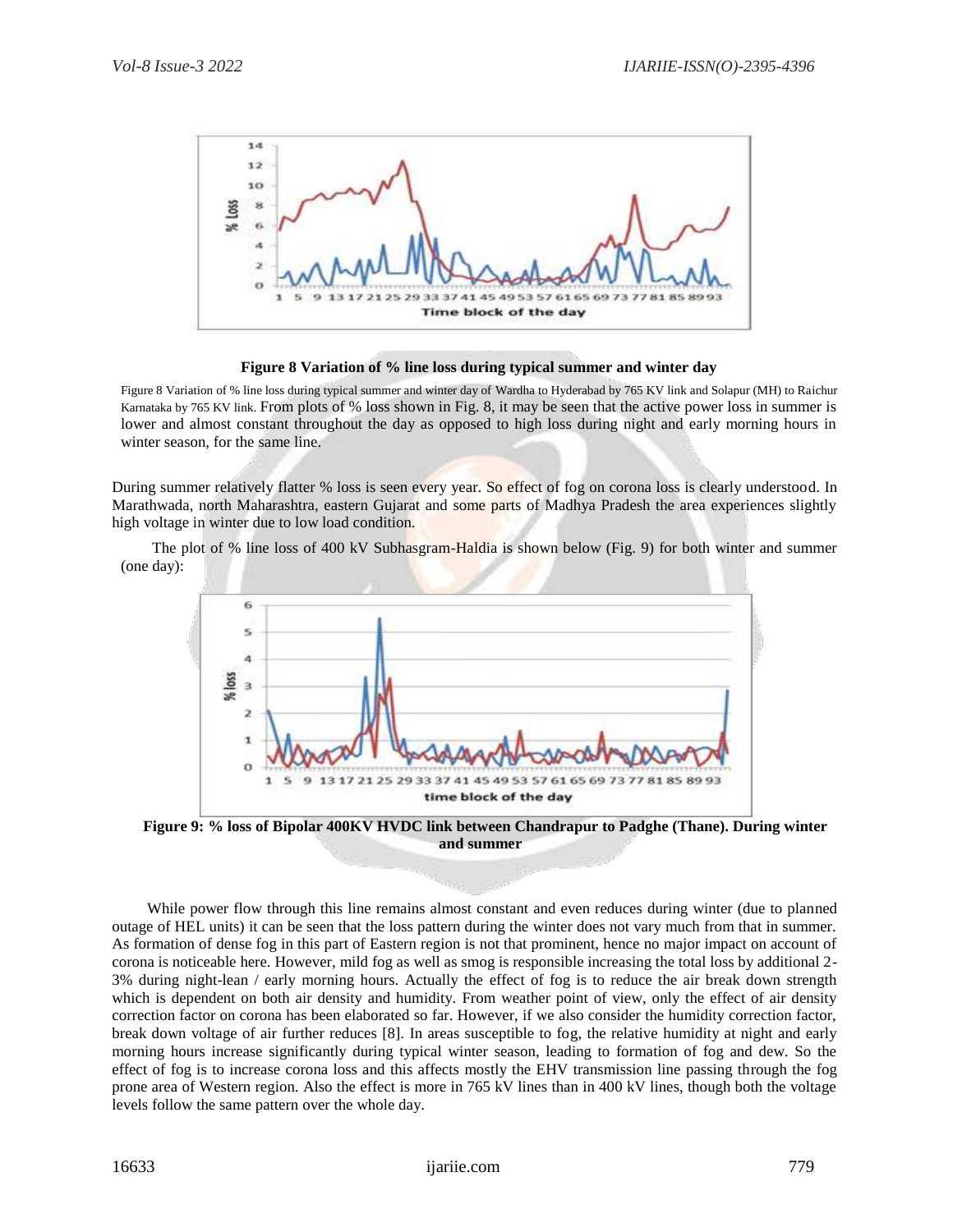# **III. CORONA LOSS REDUCTIONSTRATEGY**

 From the above results it is clear that in EHV lines the corona loss due to fog increases and this is prominent in lightly loaded 765 kV lines, theoretical background of which is already explained. As fog is predominant in the Western region, increase of corona loss in the EHV lines passing through this part of Eastern region is most prominent. Once a power line has been built, the only way to reduce the corona loss would be to reduce the voltage. There are situations when EHV lines are not heavily loaded and could be operated at a slightly reduced voltage. The corona loss changes as a power of the voltage, so for example, a loss reduction of 25% may be achieved with a voltage reduction of perhaps 5%. The 5% reduction in operating voltage increases the ohmic line losses by 10%. Therefore, reducing corona losses by decreasing the voltage could be implemented during periods of low line

 Loading, if the benefits can justify the effort. The overall impact on efficiency would be climate-dependent. Now to reduce the corona loss the node voltage must be kept as close to nominal voltage as possible during the winter off peak lean hours. This could be done by proper reactive power management in the overall grid. In western part of Bihar, generators are very few in number. Thus, proper switching of the Bus reactors is the only way to bring down voltage. Also to control over voltage one of the lightly loaded parallel EHV lines can be opened. In such case, priority must be given to 765 kV line opening if that is otherwise permitted from system reliability point of view.

 This helps to reduce corona in two ways, firstly it reduces the voltage hence corona loss reduce as it is directly proportional to square of the voltage and secondly with opening of one parallel line loading on the other line increases thus increasing the ohmic loss. The resulting increase in heat generation in that line indirectly helps to reduce corona by not allowing water droplet formation on the conductor. As corona effect is more in 765 kV lines so scope of optimizing taps of 765/400 kV ICT may be explored to reduce the 765 side voltage while maintaining 400 kV side voltages within acceptable limit.

# **IV. CONCLUSION**

 During power system planning the effect of weather is duly addressed from line load ability and tower design points of view. However during the operation phase weather also affects the transmission system performance from various directions. Increase of corona loss due to fog is one of them. Now neither the formation of fog nor the system designed could be changed. But some operational practices can help in reducing the corona loss as already discussed. Corona loss is dependent on system voltage and its effect is most prominent in fog prone region. So the fog prone areas need to be identified first and then detailed study may be carried out to assess how it is affecting the corona loss and overall loss. Subsequently, adopting operational practices as suggested would help in containing its effect to a minimum.

Overall Power Wheeling Efficiency of Overhead Transmission Line:

Receving End Power = Sending End Power + Transmission line losses

#### Where,

Total Transmission line losses =  $I^2R$  + Pc

Pc = Power Losses Due to Corona Discharge

<sup>2</sup>R + Pc **…………………………….. (5)**

 $I^2R =$  Transmission line Losses

From above Equation No.5, it is observed that Corona discharge greatly effect on the total power received at the load end.